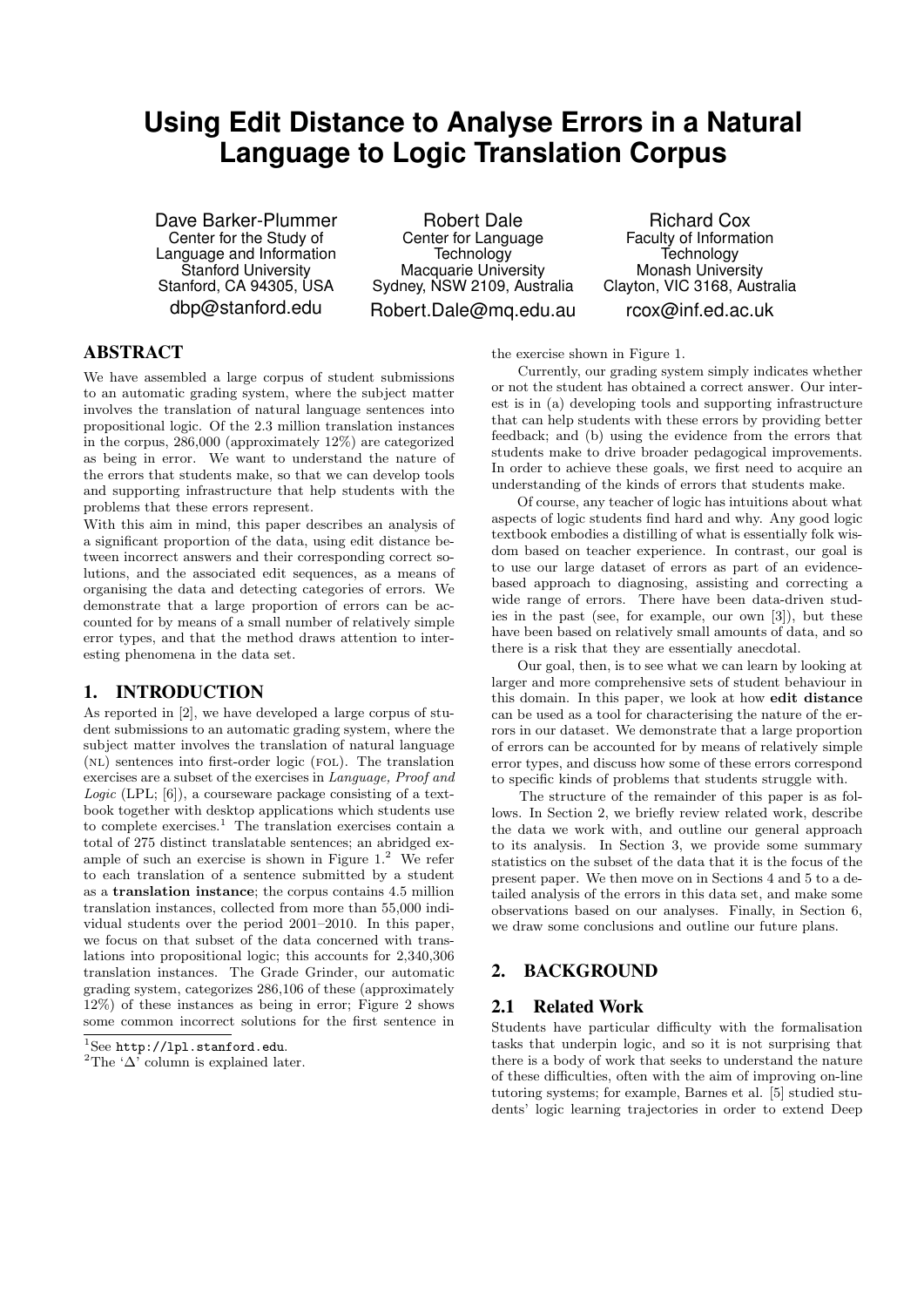$\checkmark$  Exercise 7.12 (Translation) Translate the following English sentences into fol. Your translations will use all of the propositional connectives.

- (1) If a is a tetrahedron then it is in front of  $d$ .
- $(2)$  a is to the left of or right of d only if it's a cube.
- (3) c is between either a and e or a and d.
- . . .
- (19) a is large just in case d is small.
- (20) a is large just in case e is.

Figure 1: An example exercise (7.12) from LPL

| Ex. | N   | Correct                                  | Incorrect                                     |                             |
|-----|-----|------------------------------------------|-----------------------------------------------|-----------------------------|
| 1   | 429 | Tet $(a) \rightarrow$                    | $\textsf{Tet}(a)\to$                          |                             |
|     |     | FrontOf $(a, d)$                         | FrontOf(a, b)                                 |                             |
| 2   | 254 | $\neg$ FrontOf $(a, d) \rightarrow$      | $\overline{\text{FrontOf}(a, d)} \rightarrow$ | $\mathcal{D}_{\mathcal{L}}$ |
|     |     | $\neg$ Tet $(a)$                         | $\textsf{Tet}(a)$                             |                             |
| 3   | 160 | $\overline{\text{Tet}(a)} \rightarrow$   | $\overline{\textsf{Tet}}(a)\to$               |                             |
|     |     | FrontOf $(a, d)$                         | FrontOf(d)                                    |                             |
| 4   | 96  | $\overline{\textsf{Tet}(a)} \rightarrow$ | $\mathsf{Tet}(a) \leftrightarrow$             |                             |
|     |     | FrontOf $(a, d)$                         | FrontOf $(a, d)$                              |                             |

Figure 2: Correct and incorrect solutions to Exercise 7.12.1

Thought, a logic proof tutor, by adding a hint generator.

The work carried out by various groups has helped to identify specific categories of error that recur in formalisation tasks.

Logical misunderstandings are cognitive misconceptions, such as when a student substitutes the biconditional (if and only if) for material implication (if  $\dots$  then), or when they reverse the antecedent and consequent of an implication, writing  $A \rightarrow B$  when the correct answer is  $B \rightarrow A$ . These misunderstandings are often related to what we might think of as natural language transfer errors, where some property true of the natural language sentence, typically to do with its structure or ordering of elements, is also assumed to be true of the formal translation. An early study by Clement, Lochhead and Monk [8] investigated such translation difficulties in mathematics: students were instructed to write an equation representing the statement There are six times as many students as professors at this university, and were told to use  $S$  for the number of students and  $P$  for the number of professors. The most common error consisted of reversing the variables in the equation, writing  $6S = P$ . An explanation of this phenomenon offered by Clement et al. was word-order matching, in which the student orders terms in their equation in a way that matches the order of keywords in the problem statement.

A more general source of difficulty for students lies in the stance they must adopt towards formal language, which, compared to everyday discourse, is more concise, less redundant, and has high information density and precision. Otherwise everyday terms are often used in formal contexts with quite specific meanings; Pimm [13] provides numerous examples of such 'borrowed terms' in mathematics (e.g., face, mean, real, natural). Consequently, a student may bring expectations in regard to the use of particular terms that are not in fact borne out.

Of course, errors which are not unique to formalisation also manifest themselves in formalisation tasks. Slips [14] are such a type of error; in the context of the translation of natural language into logic, an example would be an attentional lapse resulting in a student using the wrong letter to denote a constant (e.g., b instead of d).

Our own work to-date has focussed upon characterizing logic translation tasks in terms of the grammatical and other features of the English sentences to be translated, and upon the elucidation of the nature of errors made by students on those tasks. In previous work we have carried out a detailed analysed of the errors that students make when performing translation tasks using data from just one of the LPL exercises [3], and we have compared the errors that students make when translating into logic as compared to diagrammatic form [9], together with the effects of visual and spatial content [4]. We have also looked at students' individual learning trajectories by examining their repeated submissions to the Grade Grinder [1].

#### 2.2 The Data

LPL contains 33 exercises that involve translations of natural language into logic. Each exercise involves multiple sentences to be translated, so these 33 exercises consist of 275 distinct natural language sentences that students are asked to translate. A complete list of the sentences to be translated, together with the number of translation instances we have for each natural language sentence, and the proportion of instances that were deemed by the Grade Grinder to be in error, is provided in [2], along with other detailed statistics.

When a student submits an exercise, the Grade Grinder assigns a status to each sentence in that exercise. An exercise is considered correct if every sentence in the submission is assigned a status of correct, which indicates that the sentence is provably equivalent to a gold-standard correct answer. Other common statuses include incorrect, which indicates that the sentence is not provably correct, and illformed, which indicates that the student's submission is not a well-formed formula of first-order logic.

Each entry in our corpus records the identity of the sentence being translated, a unique identifier for the student, the particular string submitted by the student, and the status that it was assigned by the Grade Grinder. Auxilliary information concerning the time at which the submission was made, and other similar meta-information, is also recorded, but plays no role in the current study.

LPL introduces the language of first-order logic in two stages. In the first, the quantifier-free fragment (propositional logic) is introduced, while consideration of the full first-order language is deferred until the second stage. All of the data for this study is drawn from exercises in propositional logic, i.e., from Chapters 1–8 of the textbook; this results in a subcorpus of 286,106 translation instances.

#### 2.3 Approach

In our earlier explorations of the data [1; 3; 4; 9], we used a somewhat labor-intensive approach to uncovering the nature of the errors that students make: this involved writing exercise-specific regular expressions to pick out relevant properties of each submitted answer. Such an approach is appropriate for initial forays into large datasets, since it gives a sense of the range and variety of the data; but it doesn't scale up to data collections like the one focussed on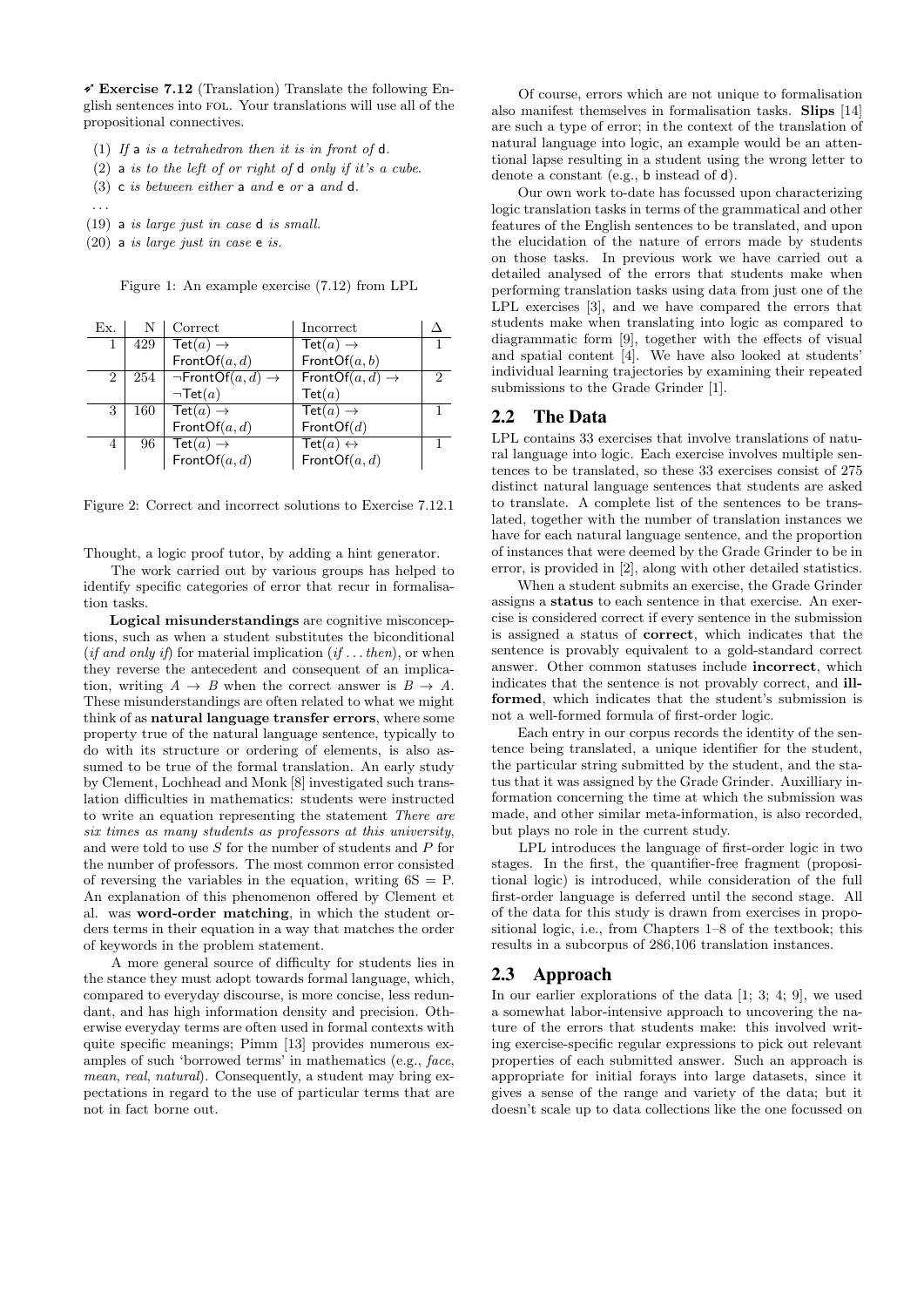here. We need a way to manage the dataset that provides some structure, and provides some means for determining how subsequent more-detailed analyses might be prioritised.

Given our pedagogical aims, a sensible strategy is to focus on what is common and repeated in the data; if there are some mistakes that many students make, it obviously makes sense to develop techniques to address these issues, rather than focussing on much rarer errors whose probability of reoccurrence is small. But this immediately presents us with a problem. The natural language sentences that students are asked to translate are deliberately and necessarily quite varied, often combining a variety of phenomena both in their surface forms and in their corresponding logical translations. This is entirely appropriate if we want to test a student's ability to deal with non-trivial formalisation problems that are not unidimensional; but this property of the data also makes it difficult to identify and characterise the important features that are shared across instances of error. Put simply: any given incorrect solution provided by a student may simultaneously represent a number of different errors, and the same error or misunderstanding may manifest itself in different sentences in different ways.

Our approach is to seek a method of characterising, for any pairing of a correct answer and an incorrect translation provided by a student, the delta between the two. This delta captures the essence of the particular error or set of errors that the student made; we can then look for similarities across the deltas found in different contexts, with the aim of identifying common problems that recur. Essential to making this work is the availability of a representation that abstracts out just the right characteristics of the delta.

An approach to characterising error that has been used in other domains—most notably in the context of natural language spelling correction—is that of edit distance [12]. The idea here is much-studied and well-known: the difference between two objects can be characterised by a sequence of edit operations (typically, the insertion, deletion and transposition of elements), and the length of this sequence is the edit distance between the two objects.<sup>3</sup> In the context of spelling correction, the objects are strings whose constituent elements are characters; the edit operations are therefore the insertion, deletion and transposition of characters. The misspelling teh is then correctable to the by a single transposition, giving an edit distance of 1. An oftcited finding is that 80% of spelling errors are edit distance 1 from their corresponding correct forms [10], supporting a view that most errors are simple; in the interface to a spelling correction program, this provides a basis for ordering potential corrections in terms of increasing edit distance.

Technically, the approach just described uses the notion of string edit distance. However, our sense is that the tree structure of well-formed logic sentences will play a role in characterising the nature of the errors that students make; we already saw hints of this in our earlier work [3], where we identified antecedent–consequent reversal (where, effectively, two subtrees in a formula are transposed) as a common error type. Consequently, rather than string edit distance, we use tree edit distance. Here, the edit distance is defined between ordered labelled trees, i.e., trees



Figure 3: Relabelling



Figure 4: Node deletion/insertion

in which each node has an associated label, and the order of the children of a node is considered significant. We will use the term tree as a shorthand for ordered, labelled trees. The edit distance between two trees is defined as the minimum number of edit operations that must be applied to one tree, the source, to make it identical to another, the target. Critical to this definition is a set of edit operations that we have available to make this transformation. In our formulation, which is typical, three edit operations are available: relabeling, in which the label on the node of a tree is changed; deletion, in which a node is deleted from the tree, with any children of the deleted node becoming children of the deleted node's parent (in order); and insertion, the inverse of deletion. Figure 3 shows a relabelling operation applied to a tree; Figure 4 shows a case where a node has been deleted in the move from left-to-right, or equivalently inserted from right-to-left.

The edit distance problem in trees has been studied extensively (see [7] for a survey); our implementation is of the algorithm due to Klein [11]. More efficient algorithms exist, but the additional complexity of these algorithms is not justified in our context primarily because our trees are quite small.

It is important to note that translation exercises do not have unique solutions. Student submissions are graded as correct if they are provably equivalent to a gold-standard correct answer known to the system. Consequently, the corpus contains a set of submitted correct answers in addition to the set of submitted incorrect answers. This presents a problem for our approach: which of the possible correct answers should we compute the distance from when considering a given incorrect answer? Our response to this problem is to choose the correct answer for which the edit distance is minimized. This strategy essentially embodies the assumption that simple errors are more likely.

Figure 2 shows some example pairs for translations of Sentence 7.12.1 in Figure 1. Example 1 demonstrates an error with edit distance 1, as indicated by the column headed ' $\Delta$ '. Here, the student has used the constant **b** when a was required by the correct answer. Note that a different correct answer is used in Example 2: a simple description of this error is that the student has reversed the order of the antecedent and consequent, but an alternative explanation

<sup>3</sup>Substitution is also sometimes considered an atomic operation, but this can be achieved by a deletion followed by an insertion.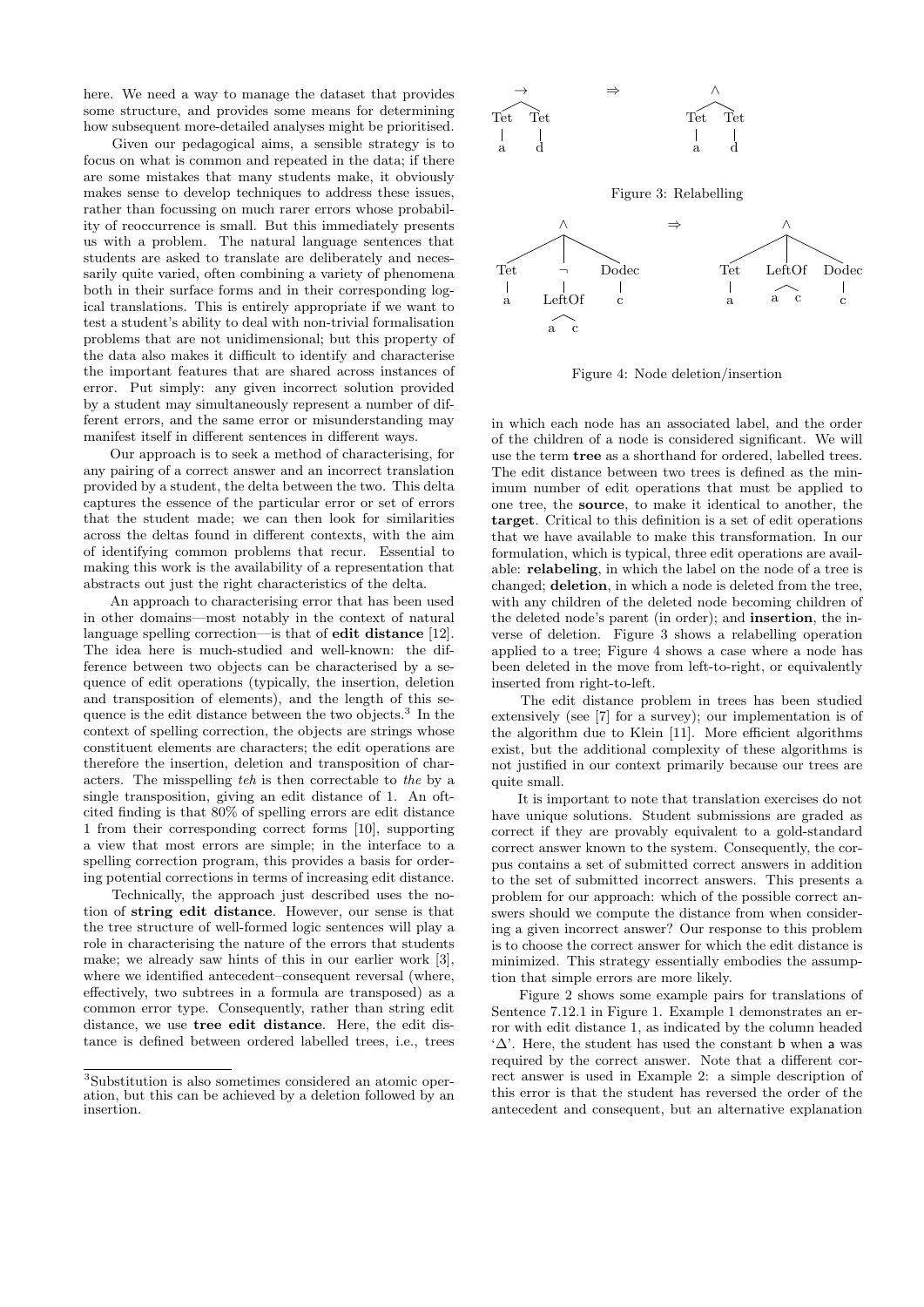





Figure 6: Proportions of data by edit distance

is the one shown here, which is that they have omitted negation symbols from the contrapositive of the answer in Example 1. This transformation has an edit distance of 2, and is 'cheaper' than the corresponding reversal.

#### 3. ERROR DISTRIBUTION

An error instance is an occasion of a particular student submitting a particular incorrect translation for a given NL sentence; an **error type** is a pairing of an incorrect translation with the correct translation of that sentence, abstracted away from its particular occurrences in the data. The point here is that the data manifests varying numbers of instances for each distinct error type: some incorrect translations are very common (i.e., many students provide the same incorrect translation) and some are rare (i.e., only one or two students produce that particular error).

Our 286,106 error instances are distributed across a total of 27,151 error types, but the distribution is very skewed: the 19 most frequent error types account for 20% of the data, and 142 types account for 50% of the data. Figure 5 shows the cumulative coverage of the error types in order of their frequency in the data.

A note is in order here in regard to our use of absolute counts of errors, rather than proportions of incorrect solutions for each translation. It might be thought that the latter would provide a more realistic measure of where the difficulties lie for students: if only 10 students attempt one question and nine get it wrong, this suggests that the question is more difficult than one where 1000 students attempt the question and 500 get it wrong, despite the larger absolute count of errors in the second case. However, the fact remains that some sentences are translated more often than others; and if we want to maximise the impact of our work, it is the questions which generate high numbers of errors, irrespective of the number of attempts, that are most important. Consequently, in this paper we report statistics in terms of absolute counts, although for other purposes proportions will be more informative.

We note that the most frequent error types in the data are edit distance 1 from their respective correct translations. We call such errors unit errors or units. Unit errors account for 42.24% of the incorrect answer instances, and errors with edit distance 2 account for a further 24.97% of the incorrect answer instances, for a total of 67.22%. Figure 6 breaks down the error instances by edit distance. There is a long tail, and so the graph in this figure is truncated: the largest edit distance represented in the corpus is 73 (with one instance).

Given the preponderance of relatively simple errors, in the remainder of this paper we focus on the simple and easily detectable edit sequences as a means of organising and analysing the data. This is not to say that the more complex errors are not important; they still account for a significant proportion of the data. However, the analyses required to identify the relevant patterns are correpondingly more complex. Our strategy is therefore to explore the simpler errors first, with the possibility of subsequently factoring these elements out from the more complex errors to further assist in managing the complexity.

#### 4. HOMOGENEOUS EDITS

Our goal is to use edit distance as a way of organising the errored data in the corpus. We are interested in two things here, both of which are explored further below.

- 1. We want to see whether edit distance as a metric provides a useful way to organise and analyse the data; for example, we might expect that it would allow us to organise the data in terms of the complexity of the errors contained.
- 2. In terms of exploring the particular errors that students make, it is conceivable that the edit sequences required to transform an error into its corrected form might reveal something about the nature of the errors made.

As a first step, we organise relabellings into three subcategories: RELABEL $_{Conn}$ , RELABEL $_{Const}$ , and RELABEL $_{Pred}$ . The basis for this categorization is the syntactic category of the tokens that participate in the relabeling. The tree edit distance algorithm is domain-independent, and thus it has no information about the roles of the symbols at the nodes of the trees. At the logical level, we distinguish between constant symbols, which serve to name objects, predicate symbols, which serve to name properties and relations, and logical connectives, which connect together sentences into larger sentences. When a node relabeling operation involves symbols which are both of the same syntactic category, then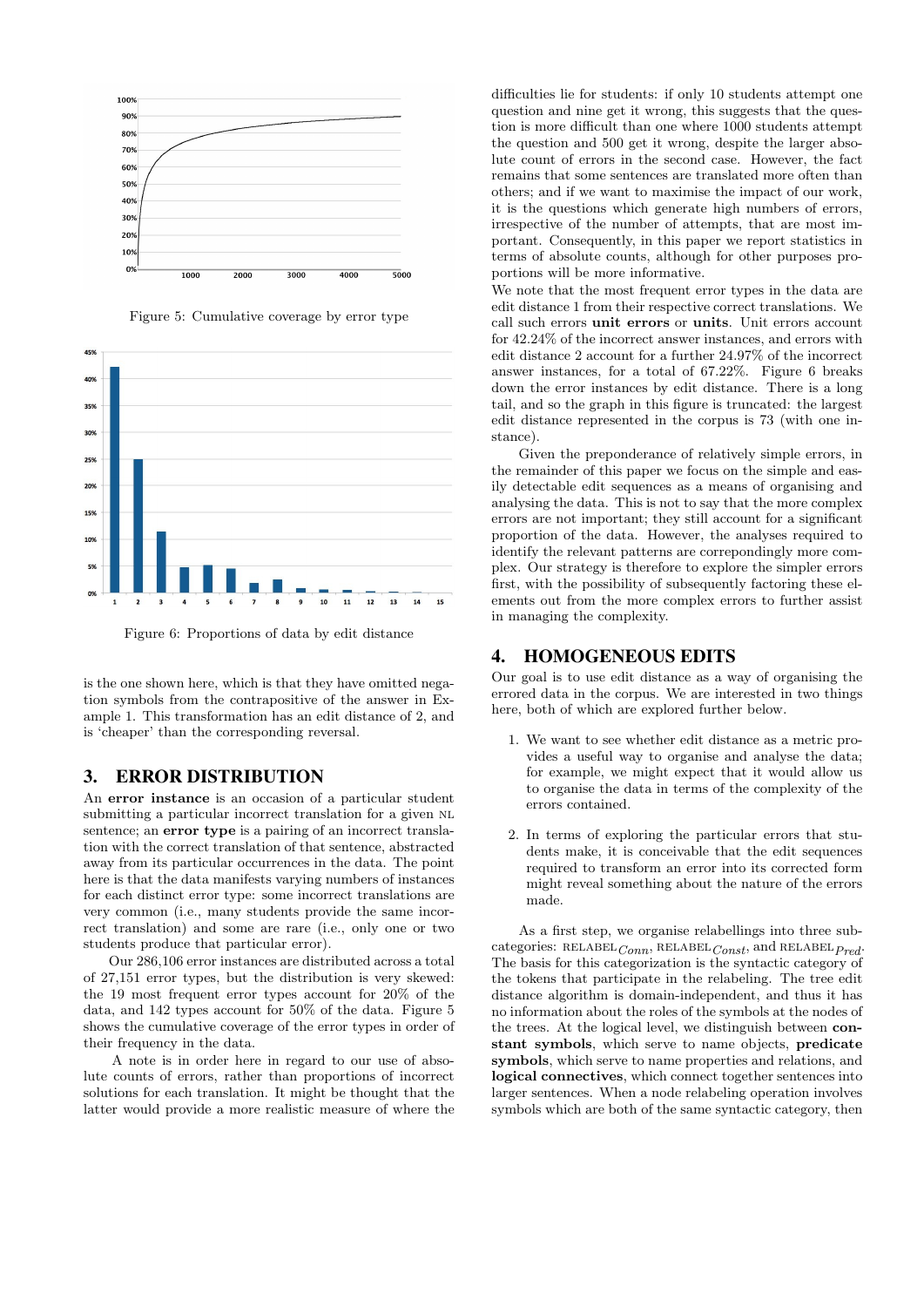| Ex.            | Correct                                                                                     | Incorrect                                                                                   | Instances | Edit Sequence                                                                                                                                                               |
|----------------|---------------------------------------------------------------------------------------------|---------------------------------------------------------------------------------------------|-----------|-----------------------------------------------------------------------------------------------------------------------------------------------------------------------------|
|                | $\neg$ Between $(c, a, b)$ $\wedge$<br>$\neg(\mathsf{FrontOf}(c, a) \vee$<br>FrontOf(c, b)) | $\neg$ Between $(c, a, b)$ $\vee$<br>$\neg(\mathsf{FrontOf}(c, a) \wedge$<br>FrontOf(c, b)) | 521       | [RELABEL $_{Conn} \vee$ at $\langle \rangle$ to $\wedge$ at $\langle \rangle$ ,<br>RELABEL $_{Conn} \wedge$ at $\langle .2.1 \rangle$ to $\vee$ at $\langle .2.1 \rangle$ ] |
| $\mathfrak{D}$ | $(LeftOf(a, d) \vee$<br>$RightOf(a, d)) \rightarrow Cube(a)$                                | $(LeftOf(a, d) \vee$<br>$RightOf(a, d)) \rightarrow Cube(d)$                                | 899       | [RELABEL Const d at $\langle .2.1 \rangle$ to a at $\langle .2.1 \rangle$ ]                                                                                                 |
|                | $\overline{\mathsf{SameCol}(b,e)} \wedge$<br>SameRow $(e, d) \wedge$<br>SameCol $(d, a)$    | SameCol $(b, e) \wedge$<br>SameCol $(e, d) \wedge$<br>SameCol $(d, a)$                      | 769       | [RELABEL $_{Pred}$ SameCol at $\langle .2 \rangle$ to SameRow at<br>$ 2\rangle$                                                                                             |
|                | Cube(a)                                                                                     | Cub(a)                                                                                      |           | [RELABEL $_{Pred}$ Cub at $\langle \rangle$ to Cube at $\langle \rangle$ ]                                                                                                  |
| 5              | $\neg$ Cube $(b) \rightarrow$ Tet $(c)$                                                     | $Cube(b) \rightarrow \neg Tet(c)$                                                           | 1262      | [INSERT $\neg$ at $\langle .1 \rangle$ , DELETE $\neg$ at $\langle .2 \rangle$ ]                                                                                            |

Table 1: Some representative error types

we categorize this relabeling as the appropriate subcategory above. A relabeling which involves labels from more than one syntactic category—for example, a constant being replaced by a connective—is called RELABEL  $Mixed$ . The  $RELABEL_{Mixed}$  edit is very rare in the corpus; in fact there are only three homogeneous  $RELABEL_{Mixed}$  edit sequences, each of which accounts for one error instance. We note that a similar subtyping of the INSERT and DELETE is possible, but we have not yet made use of this granularity.

Example 1 in Table 1 presents an instance of  $RELABEL_{Conn}$ where the student wrote ∨ when ∧ was expected; Example 2 in that table presents an instance of  $RELABEL_{Const}$ , where the student wrote d where a was expected; and Example 3 in the table presents an example of  $RELABEL$ <sub> $Pred$ </sub>, where the student wrote SameCol in place of SameRow.

Having identified these different classes of edit operations, we can distinguish two kinds of edit sequences: those that are homogeneous and those that are heterogeneous. We call an edit sequence **homogeneous** if all of the edit operations in the sequence are of the same type: for example, they might be all INSERT or all RELABEL<sub>Conn</sub> operations. Any edit sequence that is not homogeneous is heterogeneous.

Homogeneous edit sequences are significant from our point of view because they have the potential to be identified and analysed more easily. For example, a homogeneous edit sequence that contains only  $RELABEL_{Const}$  edits indicates that the student has made a mistake concerning only the constants and their positions within the answer sentence, but the other features of the sentence are correct. The analysis of these errors based on the information in the edit sequences that they produce is likely to be more tractable, while the analysis of heterogeneous edit sequences, by contrast, will be more involved.

Moreover, homogeneous edit sequences account for more than 60% of the error instances in the corpus. Focussing on these edit sequences enables us to make significant headway in understanding the nature of the errors that students make without having to interpret convoluted edit sequences.

Within the homogeneous edits, we distinguish two categories: relabellings, and insertions and deletions. A homogeneous relabeling edit consists only of relabelling operations of a single type (for example, all RELABEL  $_{Const}$  or all RELABEL $_{Conn}$ ), indicating that the structure of the formula tree that the student produced was identical to that which was expected (as in Figure 3 shown earlier). Homogeneous insertion and deletion sequences, on the other hand, consist of only INSERT or DELETE operations (although with possibly different operands), meaning that the structure of the formula tree produced by the student was different from that which was expected (Figure 4 shows a case where a single DELETE has occurred).

#### 4.1 Relabellings

## $4.1.1$  RELABEL<sub>Conn</sub>

The largest category of homogeneous relabellings in the data are sequences of one or more  $RELABEL_{Conn}$  edits. These account for 25.10% of the error instances, with 23.45% of the total data set being units; this indicates that students often get the overall structure of the solution correct, but are confused about which logical connectives to use to capture the intended meaning. A simple example of a pair of sentences exhibiting this pattern is the student sentence  $Tet(a) \wedge Tet(b)$  being provided when the correct answer is  $Tet(a) \rightarrow Tet(b)$ ; as shown in Figure 3, here the connective relabeling occurs at the root of the tree.

It is interesting to look more closely at the particular relabellings that students use. Table 2 presents a confusion matrix that shows, for each pair of connectives, how often one connective is found when the other is expected. The numbers here indicate the proportion of attempts that generated the error in each case; so, for example, the pair  $\text{Found: } \leftrightarrow$ , Expected:  $\rightarrow$  has a value of 10.33%, indicating that in 10.33% of the situations where a biconditional was expected, the student instead used an implication.<sup>4</sup> Example 4 in Figure 2 provides an example of this extremely common error type.

The other notable confusion here is the use of conjunction when disjunction is required; this occurs in 2.74% of possible cases. For both these confusions, the inverse substitution is also quite prominent, but in neither case to the same extent. This data provides insights into the particular connectives that cause problems for students, and suggest where in the data more detailed analysis might be performed to build an understanding of student misconceptions.

 ${}^{4}\rm{Note}$  that these numbers are for homogeneous relabellings only, i.e., cases where the structure of the formula provided is otherwise correct. It is highly likely that this same error occurs as part of more complex heterogeneous edit sequences, but these are harder to isolate.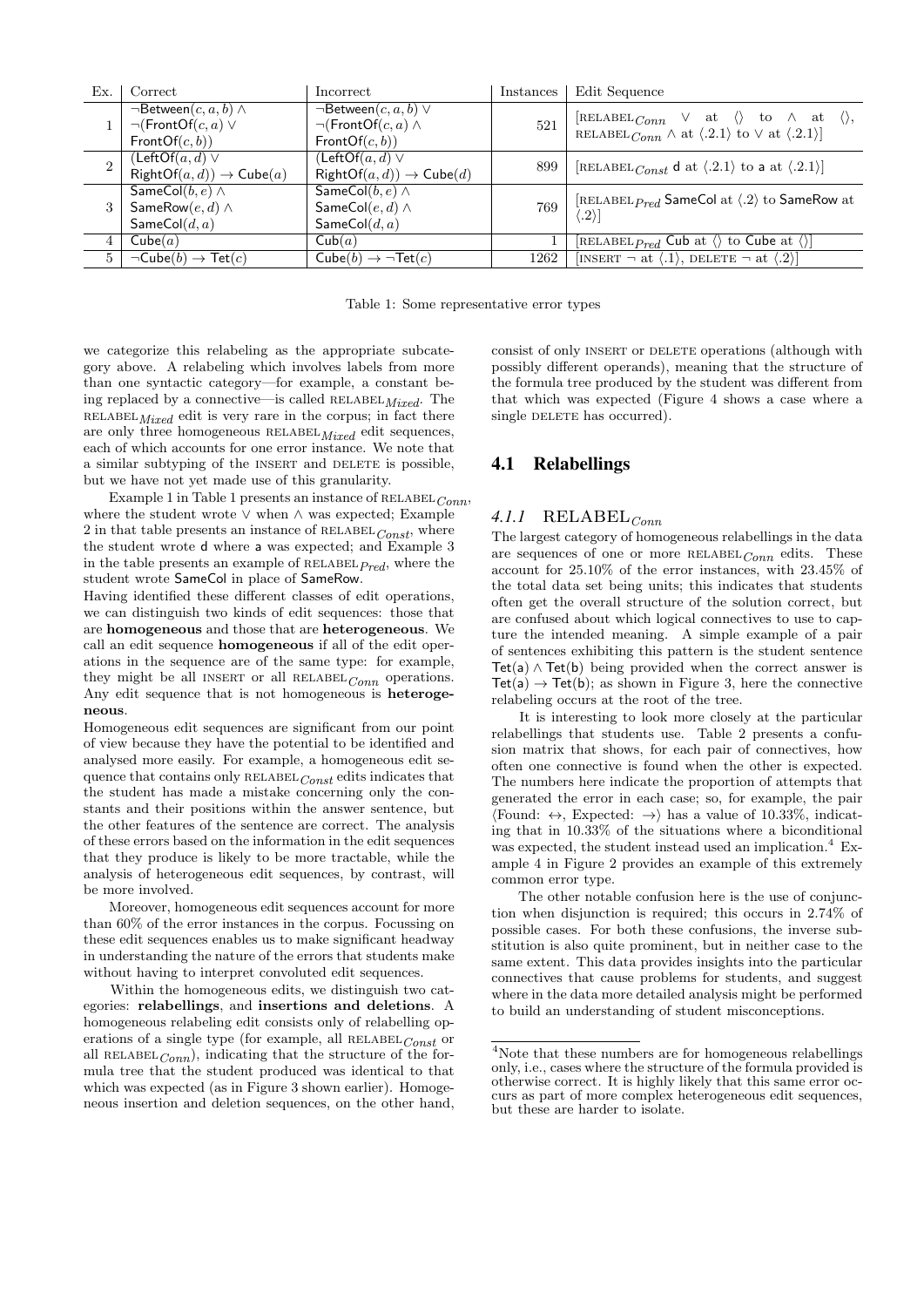|                    | expected                                                                                              |  |                 |                   |
|--------------------|-------------------------------------------------------------------------------------------------------|--|-----------------|-------------------|
| found $\Downarrow$ |                                                                                                       |  |                 | $\leftrightarrow$ |
|                    |                                                                                                       |  | $2.74\%$ 0.50\% | $0.44\%$          |
|                    | $0.79\%$                                                                                              |  | $0.07\%$        | 0.06%             |
|                    |                                                                                                       |  |                 | 10.33%            |
|                    | $\rightarrow \begin{array}{c} 0.45\% & 0.09\% \ \leftrightarrow & 0.20\% & 0.09\% \end{array}$ 2.54\% |  |                 |                   |

Table 2: Confusion of connectives

## $4.1.2$  RELABEL<sub>Const</sub>

Our results show that 13.20% of the error instances are accounted for by homogenous  $RELABEL_{Const}$  edits, of which the first 3.32% are units. A confusion matrix illustrating students' constant substitutions is provided in Table 3.

In [3], we reported data from a smaller-scale study of constant substitutions based on data from just one of the LPL exercises. We noted that this kind of error seemed to interact with  $(1)$  the use of the constant a in a sentence;  $(2)$ whether a was the first-mentioned constant in the sentence; and (3) whether the constant names were alphabetically adjacent (e.g.  $\langle a, b, c \rangle$ ) as opposed to being alphabetically 'gappy' (e.g.  $\langle b, e, d \rangle$ ). What we referred to as the **gap**piness effect was statistically significant, being magnified when (1) the letters used as constants were not alphabetically adjacent; and (2) the first constant name mentioned in the sentence was a. Table 3 shows that the most common constant substitution is  $\langle$ Found: b, Expected: e $\rangle$ . The NL sentence with which this substitution is most frequently associated is *Neither* **e** nor **a** is to the right of **c** and to the left of b. The next two most common substitution patterns are  $\langle$ Found: c, Expected: e $\rangle$  and  $\langle$ Found: b, Expected:  $d$ . These three frequent substitutions are ones in which the substituted constant appears earlier in the alphabetic sequence than the expected constant; this is consistent with the operation of a gappiness effect.

Table 3 shows that the fourth largest proportion is associated with  $\Phi$  a, Expected: f). An inspection of the NL sentences suggests that this is associated with cases where they contain a and another constant, **b**. This particular substitution is rarer when a is present as the only other constant, or when the other constants are not a and b (e.g., c and d). This apparent trend warrants further investigation. The fifth most frequent substitution is  $\ell$ Found: d, Expected: a). One sentence (a is to the left or right of d only if it's a cube) stands out in relation to this error. Here there is anaphoric reference to an object that is a cube; the intention is that the cube should be labelled a, but clearly many students resolve it to the cube with identity d.

#### 4.1.3 RELABEL $_{Pred}$

The RELABEL $_{Pred}$  operation appears relatively infrequently in the data corpus. Only 4.51% of the error instances are accounted for by homogenous  $RELABEL$ <sub> $Pred$ </sub> edits, of which the first 3.32% are units.

An interesting example of this is where the correct sentence is SameCol(b, e) ∧ SameRow(e, d) ∧ SameCol(d, a) while the incorrect answer is  $SameCol(b, e) \wedge SameCol(e, d) \wedge SameCol(d, a)$ . This is the second most frequent homogeneous  $RELABEL$ <sub> $Pred$ </sub> sequence, accounting for 769 error instances. Like gappiness, this appears to be the result of students' inability to adopt a sufficiently careful stance toward the formalization task.

| found $\Downarrow$ | expected |          |          |          |            |          |
|--------------------|----------|----------|----------|----------|------------|----------|
|                    | a.       | b        | C        |          | $\epsilon$ |          |
| a                  |          | $0.11\%$ | $0.20\%$ | $0.07\%$ | $0.10\%$   | $0.31\%$ |
| b                  | 0.05%    |          | 0.15%    | 0.47%    | $0.48\%$   | 0.04%    |
| $\mathbf{c}$       | 0.05%    | 0.13%    |          | 0.12%    | $0.42\%$   | 0.02%    |
| $\rm d$            | $0.20\%$ | $0.08\%$ | $0.09\%$ |          | 0.13%      | 0.05%    |
| e                  | 0.07%    | $0.05\%$ | 0.10%    | $0.08\%$ |            | $0.08\%$ |
|                    | 0.02%    | $0.01\%$ | 0.01%    | 0.04%    | $0.02\%$   |          |

Table 3: Confusion of constants

In this case, one predicate from the expected language (here, the Blocks World language) is replaced by another from the same language;<sup>5</sup> however, we also find cases where a predicate is replaced by one from outside the language. In the most common instance of this type, instead of the expected answer 2 : 00 < 2 : 05 we find the answer Earlier(2 : 00, 2 : 05): The student has here used a predicate derived from the lexical content of the NL sentence, but this predicate does not exist in the expected formal language (the Pets World language). This error type accounts for 1976 error instances.<sup>6</sup>

#### 4.2 Insertions and Deletions

So far we have discussed only relabeling operations, but the tree edit distance computation also allows for the inclusion of insert and delete operations in the edit sequences. Each such edit operation inserts or deletes a node into the source tree as it is transformed to the target. Unlike relabeling operations, insert and delete modify the structure of the trees in order to align them. Just as a homogeneous relabeling edit sequence may relabel nodes at various points in the tree, a homogeneous sequence of DELETE operations could delete many nodes from the tree. However, we might expect that deletions would come in groups. For example, consider again the error in Example 2 of Figure 2, but this time computing the distance from the correct answer shown for Example 1 in that table. A simple description of this pair is that the incorrect answer has the antecedent and consequent of the implication switched. The shortest edit sequence that achieves this is one which: (1) deletes the node labelled Tet from its position in the consequent (one operation); (2) inserts it as the new antecedent (one operation); (3) removes the node labelled a from its original position (one operation); and (4) inserts a as a child of Tet in its new location, for a total edit distance of 4. But notice that here the INSERT and DELETE operations come in pairs, and that the deleted nodes form a subtree of the original tree. We call these local insert or delete sequences. We believe that these local sequences may be of particular interest, because they appear to aggregate as higher level operations.

There is an interesting asymmetry in our data. There are many more homogeneous edit sequences involving in- $SERT$  (15.51% of all error instances, with the first  $4.34\%$ being units) than there are using DELETE (only  $2.16\%$  of all error instances, with the first 1.10% being units). This indicates that students are more likely to provide translations

 $5$  Most exercises in LPL use the language of a Blocks World; there are also exercises that make use of a 'Pets World' of pets and their owners.

 $6$ Note that the notion of being outside the language also includes the possibility that a student commits a simple typing error, such as typing Cub where Cube is expected; see Example 4 in Table 1.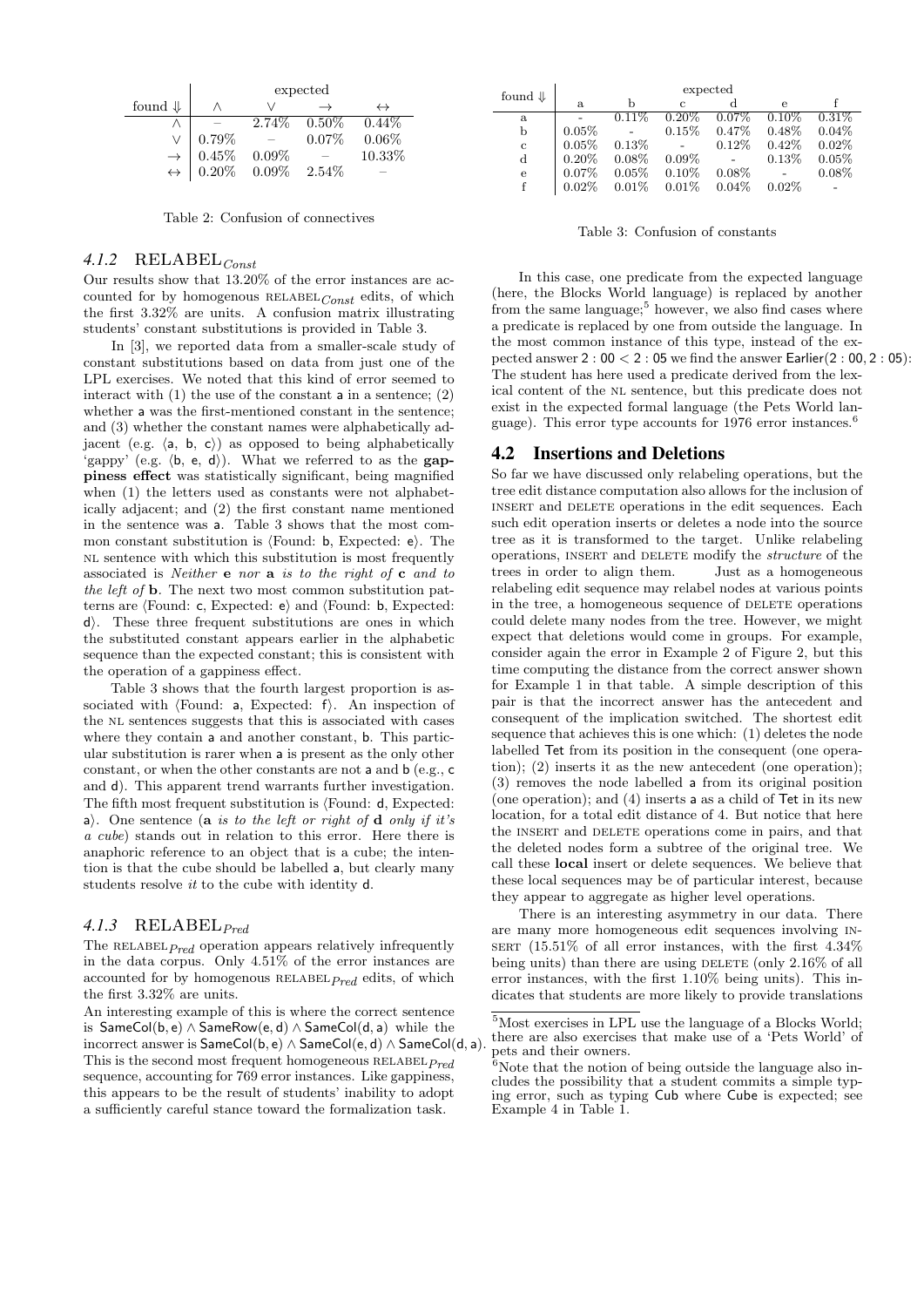that omit information present in the NL sentence than they are to add information. This seems plausible, since any additional information would have to come from somewhere, and this would have to be from outside the source sentence. It is much more likely that students misread the sentence, failing to notice or express relevant information that is present.

One example of students providing 'extra' information in their answer is in an exercise containing the sentence Notice that f (the large dodecahedron in the back) is not in front of a. Use your first sentence to say this. In this exercise, students are looking at a picture of a situation in which the sentences are true. We intend the student to translate f is not in front of a, and provide a parenthetical hint to help them identify f in the picture. 687 students additionally provide the information that f is a large dodecahedron. This finding suggests that some students are so focussed on the operations required by the translation task that their awareness of problem context is diminished, a process akin to the phenomenon of suspension of sense-making proposed in  $[15]$ .<sup>7</sup>

#### 5. HETEROGENEOUS EDITS

As noted above, homogeneous edit sequences account for just over 60% of the data; consequently, 40% of the error instances are heteregeneous, i.e. they consist of more than one type of edit operation.

Our intuition is that particular subsequences (or, more likely, particular subsets) of the edits that make up these edit sequences will correspond to characteristic errors. Identifying these patterns would then allow us to detect the same or similar errors occurring in quite different contexts. However, we observe that, as with so many pattern recognition problems, getting the representation right is crucial, and it is quite likely that the particular set of edit operations we have chosen to use is not optimal for this purpose.

As a case in point: in our earlier work, we identified antecedent–consequent reversal as a particularly prevalent error. From the perspective of tree manipulation, this corresponds to a swapping of two subtrees. Such an operation is only indirectly perceptible in terms of our current edit operations. Although we could derive a characterisation of this error in terms of the lower-level operations, an alternative would be to 'reify' it in terms of higher-level tree manipulation operations; in particular, we might make tree insertion and deletion be primitive operations in determining edit sequences and the corresponding edit distances. The technical challenge here is to retain the tractability of the edit distance computation if these more complex operations are permitted.

As an exploration of the potential of such higher-level edit operations, we observe that one characteristic of the relocation of a subtree is that it will consist of  $n$  DELETE operations paired with n INSERT operations.<sup>8</sup> It turns out that 4.94% of the error instances in our data set consist of  $n$  INSERTS and  $n$  DELETES, which we might think of as the simplest form of heterogeneous edits. Note that this

| <b>DELETE</b> | <b>INSERT</b> | Count |
|---------------|---------------|-------|
| ⇁             | ⊣             | 8581  |
| folly         | folly         | 1406  |
| a.            | a.            | 410   |

Figure 7: The three most common symbol movements

category does not include longer edit sequences that contain equal numbers of INSERTS and DELETES in conjunction with other edits, so the actual number of such pairs is likely to be larger.<sup>9</sup>

One must be careful in interpreting such numbers. It is certainly not the case, for example, that all of these correspond to subtree movements: apart from the fact that other constraints must be met for a subtree movement to be in evidence, the reality is that the vast majority of these paired INSERTs and DELETES consist of exactly one instance of each, and so they correspond to movements of single symbols rather than larger structures: such movements account for 4.58% of the error instances in the corpus. But even this simpler observation is an important finding: Figure 7 shows the three most common symbol movements that occur in the data set. This reveals that by far the most common error of this type is misplaced negation, as in Example 5 in Table 1; this is clearly a place where students need assistance. The other two cases shown in this table are most likely to be instances of argument movement (although it is conceivable that there are other causes of the phenomena), which arises whenever a student provides an answer that has the arguments in the wrong order.

#### 6. CONCLUSIONS

Students find formalisation hard; but the ability to formalise problems underpins many fields, and so any means we can find to improve student abilities in this regard is important and valuable. Our ultimate goal is to develop evidence-based pedagogy in this area, and so we want to take advantage of our large data set of student translations to guide this activity.

Unfortunately, there are no established analytical tools for exploring this kind of data. In this paper, we have presented the results of an initial exploration that uses the notions of edit distance and edit operation sequence as a means to better understanding what it is that students do wrong when they make mistakes in NL to FOL translation. We have been encouraged by the outcomes:

- 1. Unit errors and edit distance 2 errors account for approx 67% of our data, permitting tractable use of tree edit distance as a useful data mining method in our domain.
- 2. Results from the application of tree edit distance validate our earlier, pilot findings from analyses of a subsample of the data analysed in this paper. In particular, the analysis provides support for our earlier

 $7\,\mathrm{As}$  a result of finding this phenomenon in the data, we have subsequently configured the Grade Grinder to accept this as a correct answer.

<sup>8</sup>There are, of course, a number of other constraints, most notably the relationship between the addresses of the nodes in each pair of INSERTs and DELETES.

 $9$ We say only likely because it is correspondingly more difficult to determine whether the INSERTs and DELETES are related to each other; in more complex sequences, it is also possible that some INSERTS or DELETES belong to some other higher-level transformation.